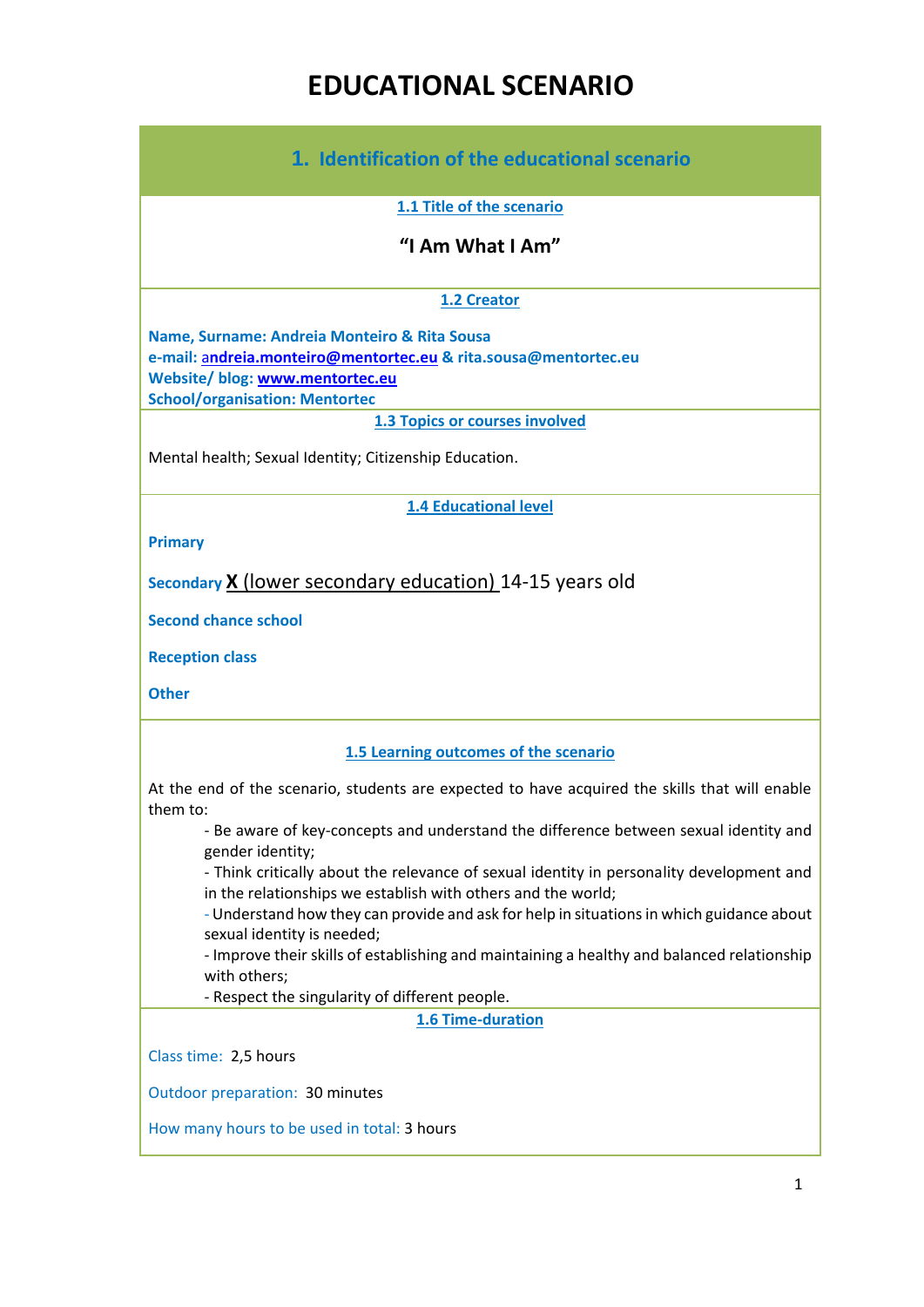### **2. Development of the educational scenario**

### **2.1 General description**

### **1. Warm-up**

1a. Challenge students to think and discuss **"sexual identity",** based on the following questions:

- Do you ever hear about "sexual identity"? In which context/situation?
- What do you understand about "sexual identity"?
- Do you consider important to think and discuss "sexual identity"? Why?
- Does anyone ever talk or discuss with you about "sexual identity"? In case of yes, which was the conversation or discussion?

After the discussion in a large group, is important to introduce and clarify the concept of "sexual identity" (**Worksheet 1**). (15 minutes)

**2. Discussion to explore** 

2a. Present the images "Brides and Grooms" (**Worksheet 2**) (5 minutes)

### 2b. Brainstorm activity

Challenge students to think and share some ideas and their perspective about the images, following a set of questions: (15 minutes)

- 1. What is the focus of the images?
- 2. What do you think about the images?
- 3. What did the images make you feel?

### **Tips for the teacher:**

- During the brainstorming activity, write down the main ideas on the board.
- Ask one of the students to write down in a notebook the ideas shared by students.
- It is important to guarantee that all students share, at least, one idea or opinion.

At the end of the activity, highlight the main conclusions of it.

### **BINARY OPPOSITIONS to be explored**

1. Should we assume our sexual identity to feel good with ourselves or should we change our sexual identity just to be approved by others? Is it normal I feel uncertain or conflicted about my sexuality or this mean that I have a problem? Should I talk with someone in the case I am questioning my sexuality?

**Binary opposition 1: Should we assume our sexual identity to feel good with ourselves or should we change our sexual identity just to be approved by others? Is it normal I feel uncertain or conflicted about my sexuality or this mean that I have a problem? Should I talk with someone in the case I am questioning my sexuality?**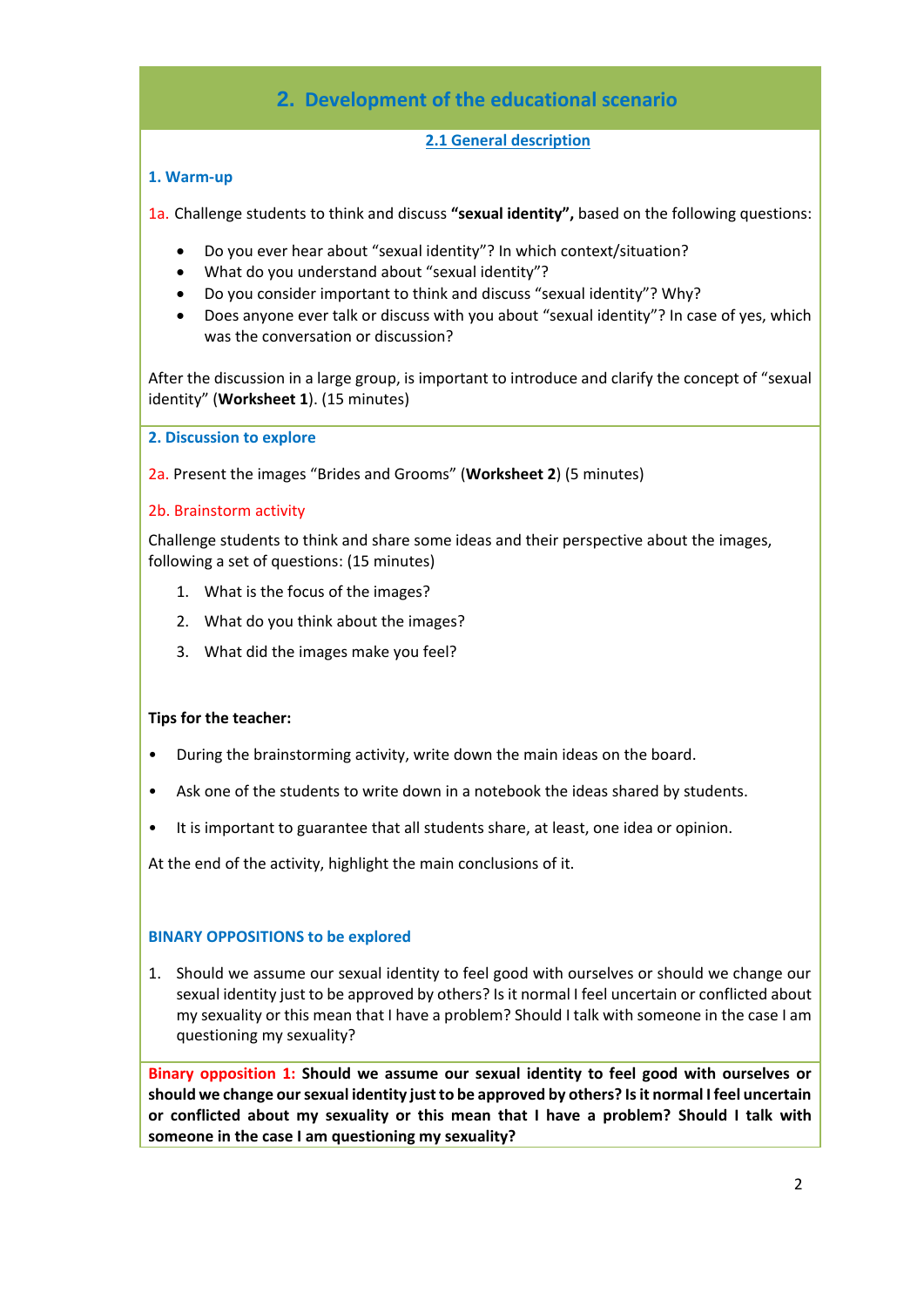#### **3. Using Theatre techniques**

### 3a. Discussion

- Divide the class into 3 groups.
- Each group will discuss the binary opposition, based on key-questions previously prepared, however, teachers can adapt, add or change it. (**Worksheet 3**). The teacher will share some ideas about sexual identity and how students can know more about it. In the **worksheet 3** are identified some possible reasons that teachers can use as support. (15 minutes)

### 3b. Using theatre techniques

- Select a group of 5 students responsible for structuring a scene, using the forum theatre technique, about a daily day life of a teenager interacting with his/her family, friends and colleagues, discussing his/her sexual identity. In each interaction, the students need to define the oppressed and the oppressor (15 minutes).
- The group of students will represent the complete scene to the other elements of the class once. In the second round of the presentation of the scene, students can stop the scene, whenever they consider that something "wrong" is happening and show how it should be the interaction between the characters, in their perspective. After showing how the scene should be, the group can proceed with the original scene. The teacher will act as the moderator of the presentation (30 minutes).

### 3c. Debriefing

- During the activity, students are likely to feel strong emotions. It is important to have frequent debrief sessions and make sure that participants' feelings are not repressed. It is important to start the debriefing by allowing people to describe what they feel or think. The teacher can let them speak freely or can guide them asking some questions, namely: (15 minutes)
	- 1. Think about the scene that you prepared: a. what did you feel in your role?
	- 2. Imagine that you would witness or live a situation of sexual identity:
		- a. do you know what you could do?
		- b. would you tell it to someone?

### **4.Dialectical Discussion to reveal the meaning**

### 4a. Dialectical discussion to explore

- The teacher guides a discussion based on questions fostering the development of critical thinking skills (**Worksheet 4**). (15 minutes)

### 4b. Personalization

The teacher tries to make the whole topic and discussion personal to mobilize students more (**Worksheet 5**). (15 minutes)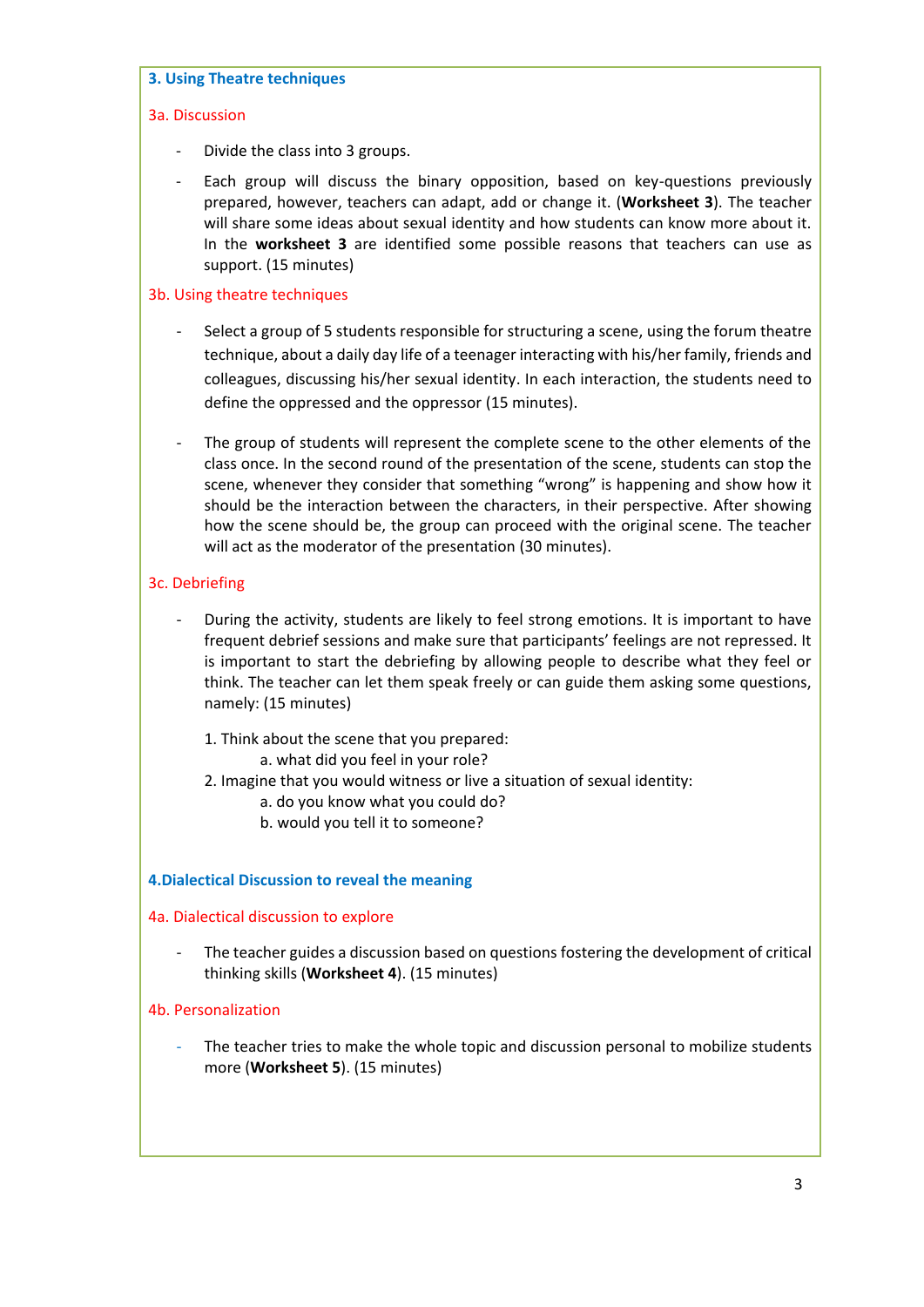| <b>5.Action Plan</b>                                                                                                                                                                                                                                                                                                                       |
|--------------------------------------------------------------------------------------------------------------------------------------------------------------------------------------------------------------------------------------------------------------------------------------------------------------------------------------------|
| The teacher can create an action plan with the students to define how they can deal with<br>this problem.                                                                                                                                                                                                                                  |
| <b>Conclusions</b>                                                                                                                                                                                                                                                                                                                         |
| To closure the topic is important to discuss:                                                                                                                                                                                                                                                                                              |
| Recall the conclusions of the full activity;<br>a)                                                                                                                                                                                                                                                                                         |
| b) About what students can do in the case they are living or know someone<br>struggling with sexual identity, providing contacts and identifying organisations<br>that can support them. (10 minutes)                                                                                                                                      |
| 2.2 Worksheets & Resources                                                                                                                                                                                                                                                                                                                 |
| Worksheet 1: Definition of "sexual identity"<br>$\overline{\phantom{0}}$<br>Worksheet 2: Images "Brides and Grooms"<br>Worksheet 3: Questions to explore in small groups<br>$\overline{\phantom{0}}$<br>Worksheet 4: Questions for Dialectical Discussion<br>$\overline{\phantom{0}}$<br><b>Worksheet 5: Questions for Personalisation</b> |
| 2.3 Infrastructure & Materials needed                                                                                                                                                                                                                                                                                                      |
| <b>Board</b><br>Paper and pen                                                                                                                                                                                                                                                                                                              |
| <b>2.4 Versions-adaptations</b>                                                                                                                                                                                                                                                                                                            |
| 2.5 Challenges                                                                                                                                                                                                                                                                                                                             |
| Some students may not want to participate due to personal experiences that can be<br>related to the topic. The teacher needs to be aware of and prepared to deal with this<br>situation.<br>The lack of knowledge of teachers related to theatre techniques.                                                                               |
| 2.6. Further reading                                                                                                                                                                                                                                                                                                                       |
| Kids helpline - Anytime, Any Reason. Available here.<br>International Lesbian, Gay, Bisexual, Trans and Intersex Association (ILGA) website.<br>Available here.                                                                                                                                                                            |
| 3. Evaluation of the educational scenario                                                                                                                                                                                                                                                                                                  |
| Evaluation - At the end of the scenario, through a focus group, the teacher will<br>$\bullet$<br>ask students to write down about:<br>a) What they felt about the activity<br>b) the challenges of the activity<br>what they learn with the activity<br>c)<br>Lessons learned - conclusions                                                |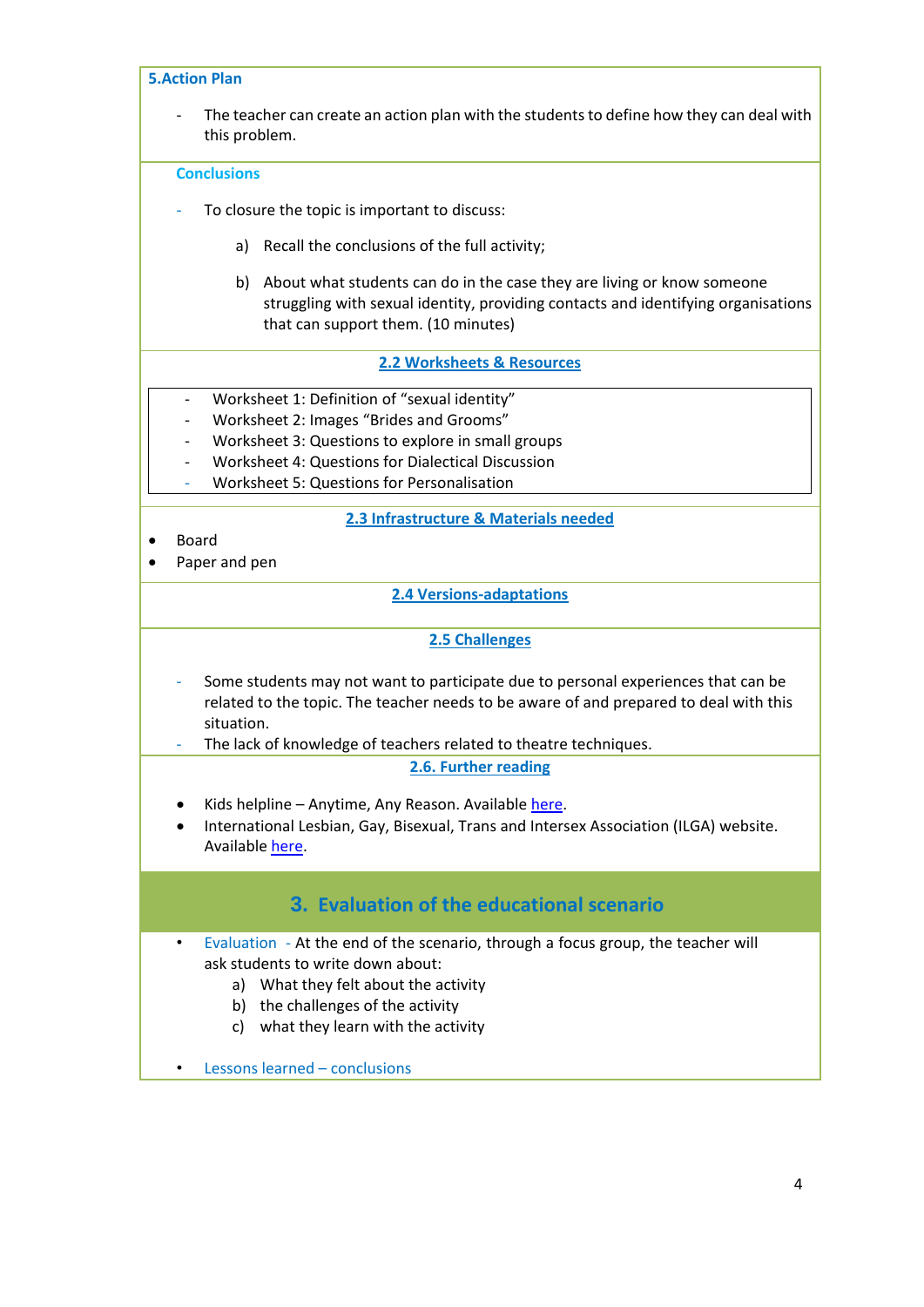# **Worksheet 1 Definition of "sexual identity" from the Kids Help Line (Australia)**

<https://kidshelpline.com.au/teens/issues/sexual-identity>

"Sexuality is about how you see and express yourself sexually - like who you have a crush on, who you want to go out with, and who you want to have sexual experiences with.

It's not really known why some people are straight while others are gay, lesbian, bisexual, asexual, or queer. But some researchers think that there might be things that happen in our bodies from very early in life that shape our sexuality. There are lots of ways that people describe their sexuality.

Gender identity and sexual identity are often confused, but it's important to understand how they are different. Gender identity is about how we see ourselves in terms of gender: male or female. Whereas sexuality is about who we're emotionally, physically and romantically attracted to."

Source: Kidshelpline – Anytime, Any Reason. Available [here](https://kidshelpline.com.au/teens/issues/sexual-identity) and [here.](https://kidshelpline.com.au/teens/issues/gender-identity)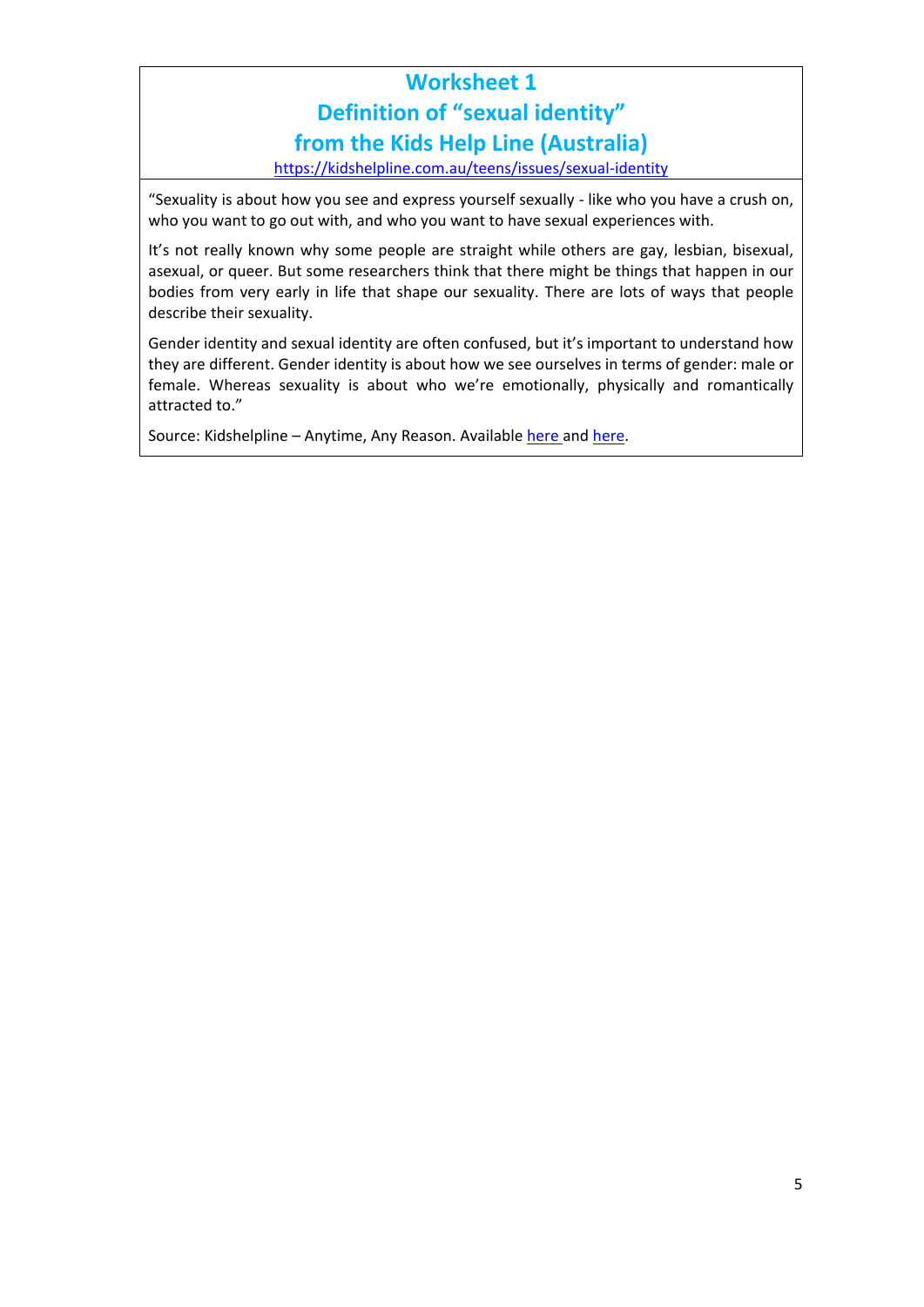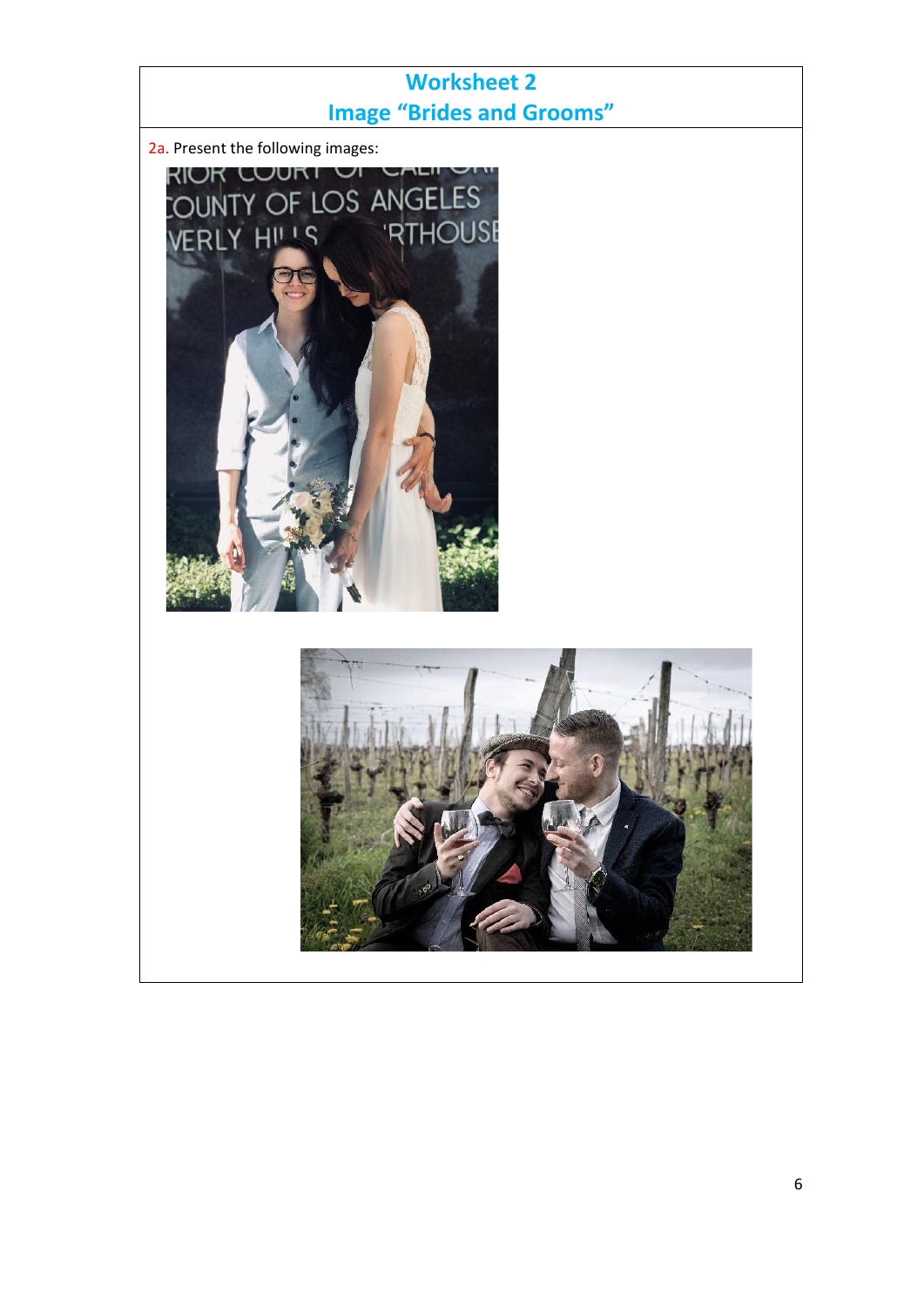# **Worksheet 3**

### **Questions to explore in small groups**

**Binary opposition 1: Should we assume our sexual identity to feel good with ourselves or should we change our sexual identity just to be approved by others? Is it normal I feel uncertain or conflicted about my sexuality or this mean that I have a problem? Should I talk with someone in the case I am questioning my sexuality?**

### 3a. Discussion

- 1. In your opinion, can we love and have a relationship with anyone we want? Why?
- 2. What do you think about a boy loving a girl, a boy loving a boy and a girl loving a girl?
- 3. Do you think that is common to teenagers questioning their sexual identity?
- 4. Should a teenager talk to someone when questioning their sexual identity?
- 5. What do you think a teenager should do when finding they have a different sexual identity? Should they tell their family and friends?

### **Sexual identity**

### **The relevance of sexual identity**

"Sexual identity is fundamental to a persons' overall sense of well-being, it is an important part of how we interact with others. Identity formation, and specifically sexuality are of the most basic and essential aspects of being a human. In order to have a healthy process of this formation of the self, it is important to allow others to freely express themselves without discrimination."

Source: Article from Psycalive published by Daniella Pavone, Clinic Psychologist. Article availabl[e here.](https://www.psychalive.org/personal-sexual-identity/)

### **Sexual identity: which one?**

"Most people know from very young who they want to have relationships with. For others, it can take until they are adults or longer to make sense of their sexuality.

But remember, sexuality is NOT a choice! It is different for everyone and is a natural part of who you are. Everyone has the right to feel comfortable and to be accepted for who they are.

Just because you define your sexuality one way now, doesn't mean you can't change your mind later. This doesn't mean you're 'confused' or 'choosing', it just means you're still learning about who you are and what attractions and relationships feel right to you.

Your sexuality can be the same all your life or you might define yourself differently as you learn more about yourself."

### **Does questioning my sexuality mean I'm...?**

"Understanding yourself is a lifelong process, so it's normal to feel uncertain or conflicted about your sexuality.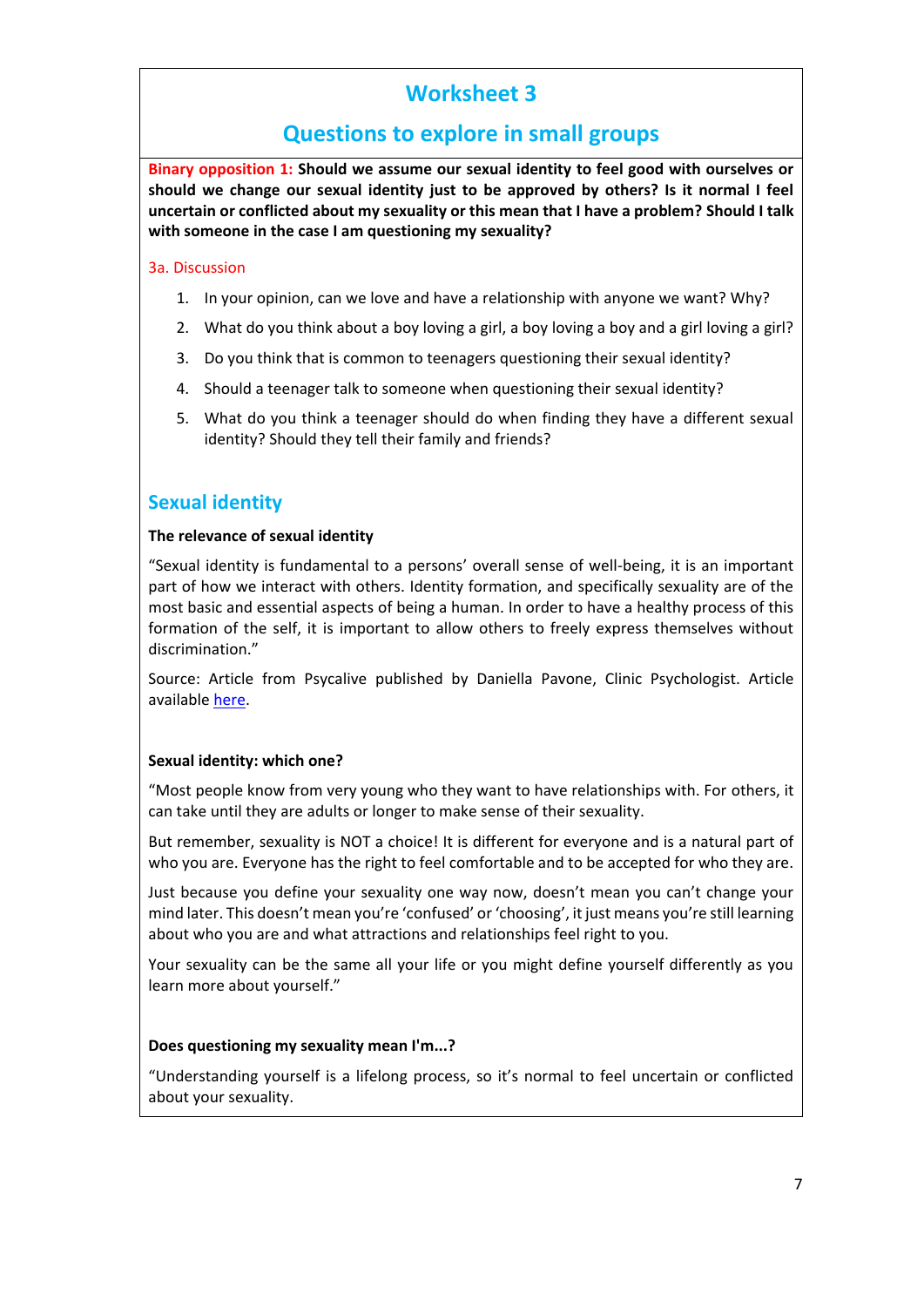For some people, trying to make sense of their sexual identity can be confronting, confusing and emotionally difficult. These feelings are common when the attractions and relationships you have are not commonly accepted in your community.

For others, understanding their sexual identity, being themselves, and being around others like them is usually liberating and exciting.

We all have the right to be ourselves without needing to explain or justify this to anyone. Feeling pressure to hide who you are attracted to can feel very stressful. Like anyone that feels unable to be themselves, this can be stressful and lead to mental and physical health problems."

Source: Kidshelpline - Anytime, Any Reason. Available [here.](https://kidshelpline.com.au/teens/issues/sexual-identity)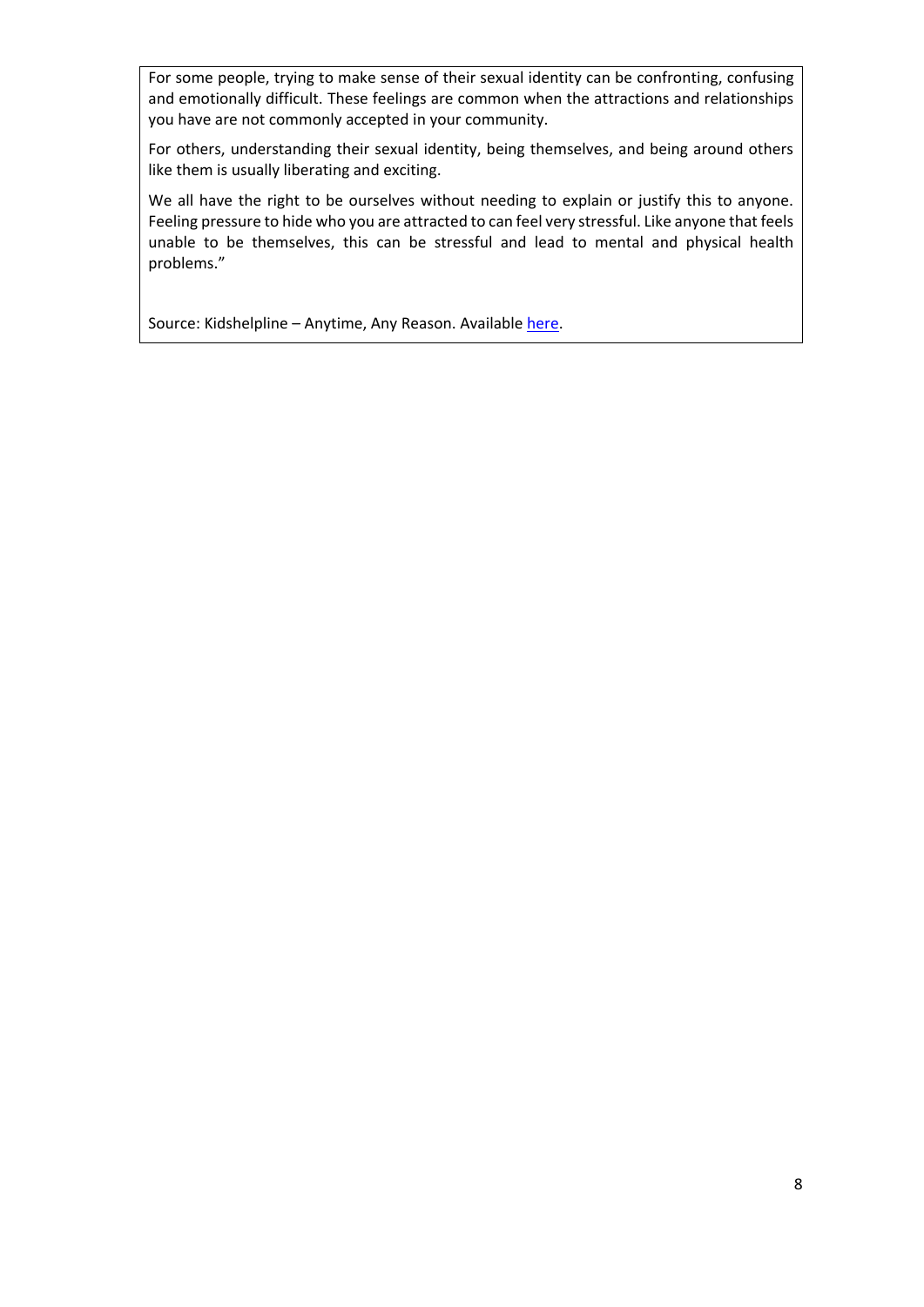## **Worksheet 4**

### **Questions for Dialectical Discussion**

**Binary opposition 1: Should we assume our sexual identity to feel good with ourselves or should we change our sexual identity just to be approved by others? Is it normal I feel uncertain or conflicted about my sexuality or this mean that I have a problem? Should I talk with someone in the case I am questioning my sexuality?**

4a. Dialectical discussion to explore

- 1. Should we hide our sexual identity to guarantee that we are accepted by our friends and family?
- 2. In your perspective is it common for teenagers to hide their sexual identity? Why?
- 3. In your perspective, why is sexual identity so important? Why we should discuss it?
- 4. Can we lose our friends and family if we a different sexual identity?
- 5. Do you think we can change our sexual identity throughout our life?